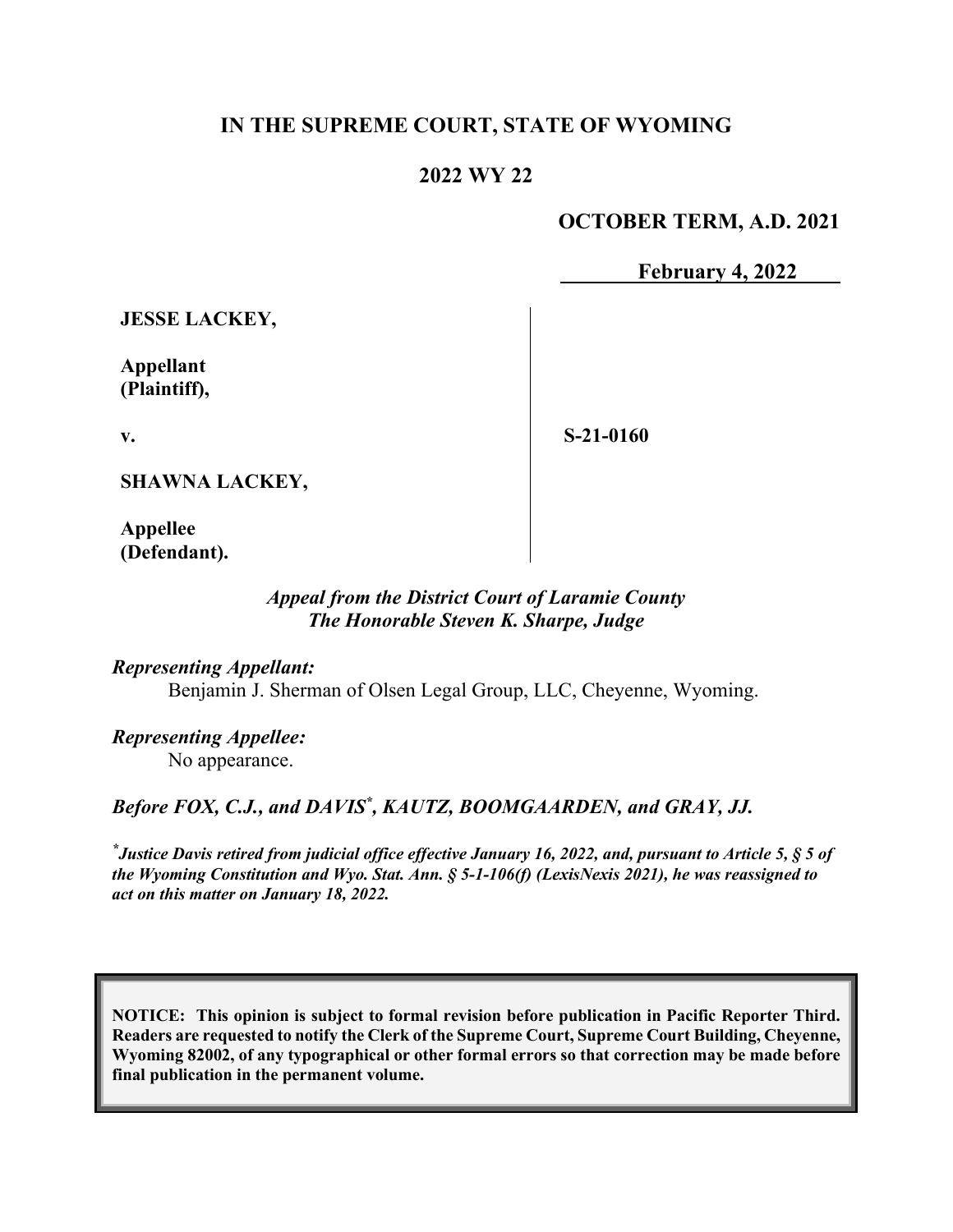#### **BOOMGAARDEN, Justice.**

[¶1] Jesse Lackey (Father) appeals the district court's order denying his petition to modify child custody. Father contends the court abused its discretion when it found a material change in circumstances had occurred that warranted reconsideration of child custody but then declined to modify the custody arrangement, and when it excluded the testimony of one of his witnesses at trial. Mother did not file a brief. We affirm.

#### *ISSUES*

[¶2] We rephrase Father's issues:

- I. Did the district court abuse its discretion when it declined to modify the custody arrangement?
- II. Did the district court abuse its discretion when it excluded the testimony of Father's witness at trial?

## *FACTS*

[¶3] Father and Shawna Lackey (Mother) married in 2011 and had one child, SL, in  $2013<sup>1</sup>$  $2013<sup>1</sup>$  $2013<sup>1</sup>$  Father and Mother divorced in 2017. In the stipulated divorce decree, they agreed to joint physical and legal custody of SL and set a schedule by which they exchanged custody every Thursday and Sunday. In terms of child support, the decree calculated that Mother owed Father a presumptive amount of \$138.34 per month but deviated it to \$0 "based on the agreement of the parties, the shared custody arrangement, and the best interests of the child."

[¶4] Relevant to this appeal, the decree also provided that Father shall pay all of SL's daycare expenses up to \$600 per month, and that the parties must agree to any change in a daycare provider. Father and Mother each had to provide health insurance for SL and they were to alternate years for which they could claim SL on their taxes. The parties were also required to "consult with each other regarding decisions which affect the health and general welfare of [SL]." This included decisions concerning SL's health care, education, and extracurricular activities.<sup>[2](#page-1-1)</sup>

[¶5] Shortly after the court issued the decree, Father and Mother agreed to switch their custody schedule to a week on, week off rotation. By all accounts, the parties maintained

<span id="page-1-1"></span><span id="page-1-0"></span><sup>&</sup>lt;sup>1</sup> Mother also had two older daughters from a previous relationship.<br><sup>2</sup> Also relevant to the arguments at trial, the decree provided that "[e]ach party shall contact the other parent first should they not be able to care for the child for four (4) or more hours and offer the right of first refusal."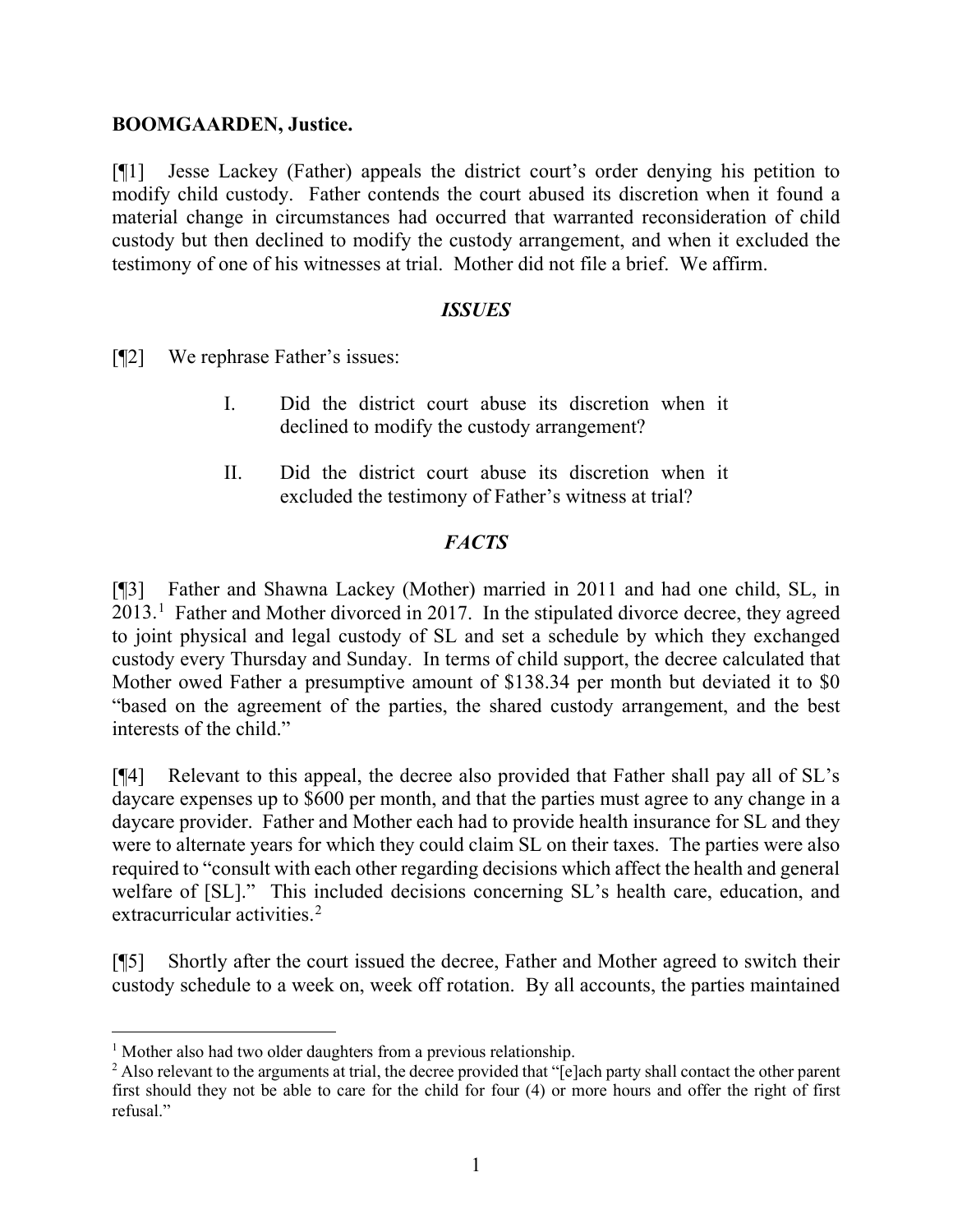a friendly and productive co-parenting relationship for the first few years after their divorce. Their relationship deteriorated in 2019.

[¶6] In September 2019, Mother filed a petition to modify child support, health insurance, tax deductions, and decision-making authority. Mother first asserted that Father refused to contribute to SL's expenses and requested a recalculation of child support. She also claimed that Father refused to provide health insurance for SL, and argued that if Father would not provide insurance, the decree should be modified to require only Mother to provide insurance, and Mother should claim SL on her taxes every year. Lastly, Mother contended that Father's behavior got SL kicked out of daycare, and because they could not agree on a new daycare facility, Mother requested primary decision-making authority.

[¶7] Father filed a petition to modify custody in December 2019, alleging a material change in circumstances had occurred since entry of the divorce decree. He contended that Mother had moved in with her boyfriend  $(Boyfriend)$ ,<sup>[3](#page-2-0)</sup> who had a prior domestic violence conviction, and that the two had a volatile relationship. Father feared that child abuse and/or neglect was occurring at Mother's home. Conversely, Father argued, he was in a healthy relationship and was engaged to be married. Father stated that SL had developed "bond[s] of love and affection" with his soon-to-be wife, and her son.

[¶8] Mother filed a counter petition to modify custody in October 2020, also asserting that a material change in circumstances had occurred. She claimed Father left SL with his now-wife a lot while he traveled for work, and that this caused SL to distance herself from Father. Mother also asserted that Father used fear tactics to parent SL, refused to be flexible with the custody schedule or communicate with Mother regarding SL's well-being, and often sent SL to school without enough food and with a trash bag for a backpack. She argued that the joint custody arrangement was no longer in SL's best interest.

[¶9] The district court held a two-day trial in March 2021 and heard from several witnesses on each party's side. Father and Mother each claimed to have been SL's primary caregiver since the divorce. But, both agreed that Mother was primarily responsible for arranging SL's medical and dentist appointments, daycare, schooling, and extracurriculars. Both parents expressed love for SL. Mother testified that SL was funny, independent, and inquisitive; and that she enjoyed cooking, dancing, and making art.

[¶10] The court heard much testimony regarding the deterioration of the co-parenting relationship. Father testified that the breakdown in communication began in July 2019 after Mother moved in with Boyfriend. Mother claimed that Father stopped trying to coparent after Mother initiated this litigation in September 2019. The court also heard

<span id="page-2-0"></span><sup>&</sup>lt;sup>3</sup> Mother's boyfriend is mentioned frequently throughout the opinion and discussed in a criminal context. For ease of reference, and because his identity is not relevant to this appeal, we refer to him as "Boyfriend".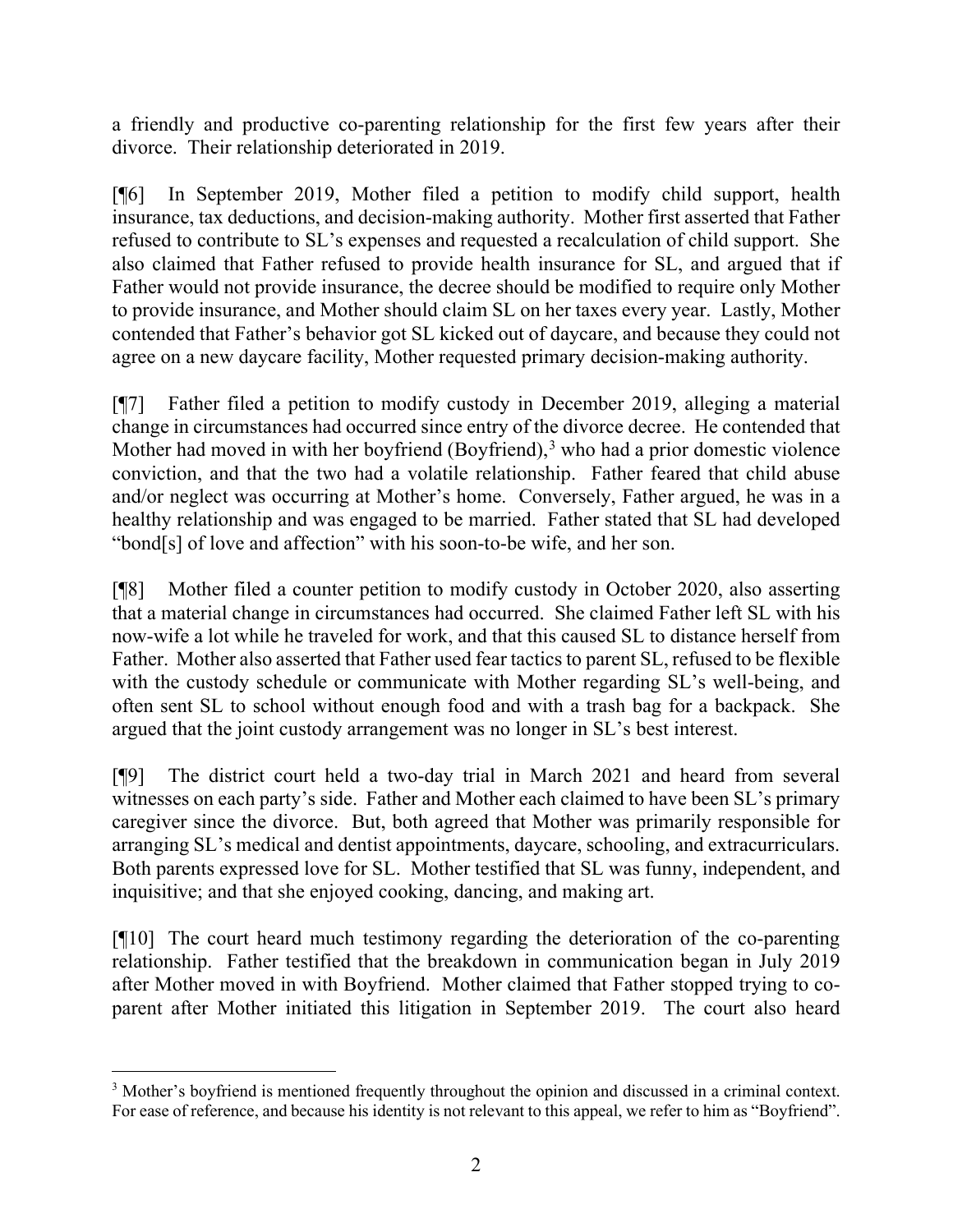testimony about the parties' inability to agree on a new daycare facility for SL after July 2019. [4](#page-3-0)

[¶11] Father felt that Mother had become inflexible regarding his communication with SL during her parenting weeks, and Mother complained of Father's refusal to switch around their parenting schedule to accommodate family activities. Mother also took issue with Father's work travel and failure to honor the decree's first right of refusal provision. Father testified that he was concerned for SL while at Mother's house because Boyfriend had a violent history. Mother testified that she had known Boyfriend for years and had no concerns about his behavior. According to Mother, SL had a good relationship with Boyfriend, and the two bonded over music, movies, and Legos.

[¶12] As to insurance, Father admitted that he did not carry coverage for SL in the first few years after the divorce because he did not read the decree and did not know he was ordered to. He testified he now has her covered on a "standard-issue medical, dental, vision" plan.

[¶13] Father called his wife and Boyfriend as witnesses. Father's wife testified that she loved SL, had a mother-daughter bond with her, and that SL got along well with her son. She stated that Father and SL had an "unbreakable" bond, and that he usually took her to and from daycare, got her ready for school and dance, did her hair, and helped her with homework. She also testified to Father's work travel, and established that Father was out of town for 29 days of his parenting time in 2020, during which she cared for SL. She believed SL enjoyed this time and claimed she facilitated a lot of facetime calls between SL and Father while he was away.

[¶14] Boyfriend testified that he lived with Mother; their one-year-old son, JB; SL; and his daughter, HB, from a previous marriage. HB, who lived in Texas, visited for holidays and summer vacation and she and SL got along well. Boyfriend also had a great relationship with SL. He usually took her to and from daycare, and he felt that she was comfortable with him.

[¶15] Boyfriend also testified to his prior conviction. He and his ex-wife went through a long divorce. One day, during an argument, his ex-wife "became very emotional" and tried to take HB, who was wearing only pajamas, outside into negative-degree weather. He grabbed the back of his ex-wife's jacket to stop her. His ex-wife accused him of strangulation of a household member—which he thought was a tactic to gain custody of HB. Ultimately, he pled guilty to one misdemeanor count of unlawful touch. He believed

<span id="page-3-0"></span><sup>4</sup> After SL stopped attending Building Blocks Child Care Center in July 2019, *see infra* ¶ 19, Mother wanted her to attend The Neighborhood School, a facility that was conducive to Mother's work schedule because it offered before and after school care and could transport SL to and from school. Father wanted SL to attend the Boys and Girls Club with his wife's son, which cost ten dollars per month for after school care only. SL went to The Neighborhood School but this remained a point of contention between the parties.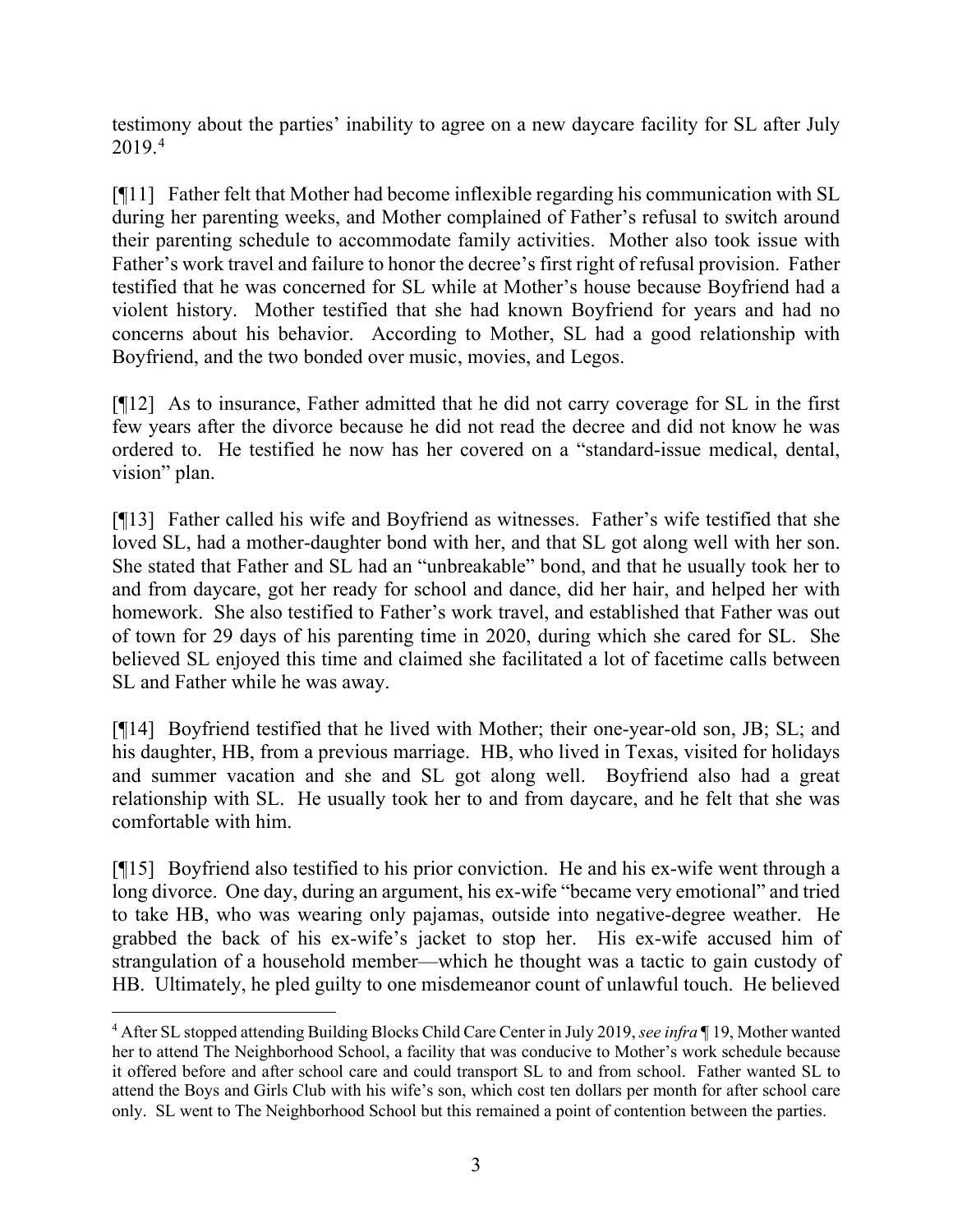he could have resolved the fight in a better manner. He was remorseful because his behavior led to those false accusations and affected his relationship and visitation with HB. When asked whether he threatened his ex-wife "not to get involved in this matter.]" he replied that he did not. And when asked about other allegations made against him, he denied ever spanking or pinching HB or SL.

[¶16] Mother objected when Father called Boyfriend's ex-wife to testify. Father claimed the ex-wife could impeach Boyfriend's testimony about the events that gave rise to his unlawful touch conviction, his alleged threat pertaining to her involvement in this litigation, and his treatment of HB. Mother argued that her testimony would amount to "prior bad conduct evidence" that was irrelevant to this custody decision. The court agreed with Mother and disallowed the testimony under W.R.E. 608(b) and 403.

[¶17] Father also called a teacher at SL's current daycare and SL's counselor.<sup>[5](#page-4-0)</sup> The teacher testified that SL was smart and intuitive. She claimed that SL seemed chattier and more excited while she was in Father's custody and more reserved while she was with Mother. The counselor testified that SL loved Father, saw him as a safe person, and had a happy demeanor when she talked about him. During SL's initial intake, with Father present, SL told the counselor that Boyfriend pinched her hard on her arm. SL also told her that Mother and Boyfriend argued and screamed a lot. The counselor stated that she reached out to Mother to inform her SL was in counseling, and offered Mother to come in to discuss how they could best support SL. When Mother asked what the counselor discussed with SL, she said she could not reveal that due to confidentiality.

[¶18] Mother called Boyfriend's mother, one of her older daughters, and two of SL's past daycare providers. Boyfriend's mother testified that she lived two houses down from Mother and Boyfriend and observed them often, they were great parents, and SL seemed happy and comfortable in their care. Mother's older daughter testified that Mother was a good parent to SL. She claimed that Mother and Boyfriend sometimes fought, but she was not sure whether they did so in front of SL. She also said that Father's wife often spoke poorly of Mother.

[¶19] The director of SL's former daycare testified that Father was difficult to communicate with. An employee of the same daycare claimed that Father was standoffish and did not like feedback but that Mother was warm, welcoming, and receptive to feedback. The director recalled a time in February 2019 when Father threatened to sue the facility after SL got hit by the door when Father was leaving with her. The employee testified to another 2019 incident when Father became "infuriated" and "started yelling" in front of other teachers and children during pick up hours. That daycare terminated its relationship with SL shortly thereafter.

<span id="page-4-0"></span><sup>&</sup>lt;sup>5</sup> Without telling Mother, Father put SL in counseling to deal with her "emotional issues" about a month prior to the trial.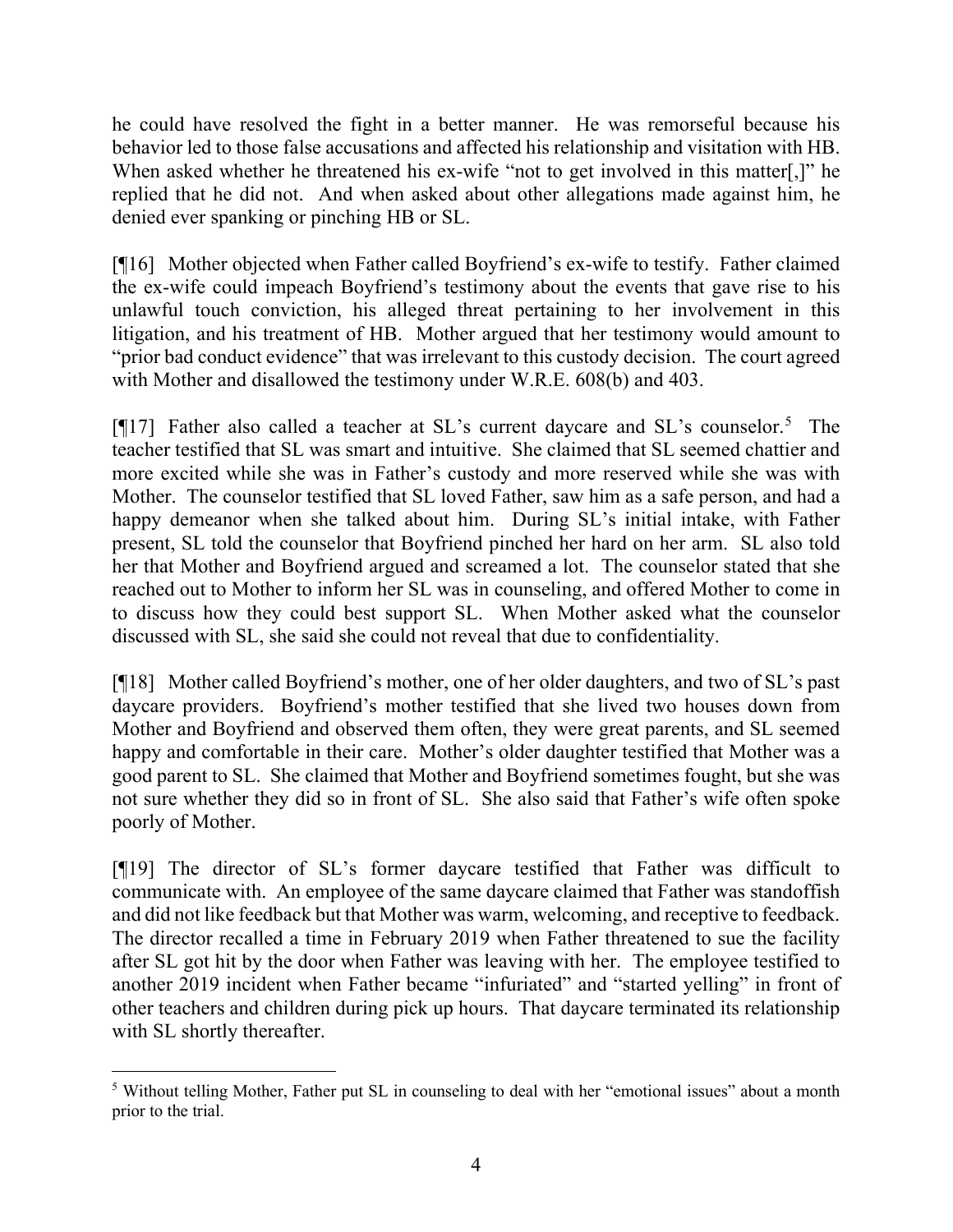[¶20] In closing arguments, Father, Mother, and the GAL all asserted that a material change in circumstances had occurred. Father and Mother each maintained that granting him/her primary custody was in SL's best interest. The GAL, appointed to represent SL's best interests, recommended that Father be awarded primary physical custody.

[¶21] In its decision letter, the court found a material change in circumstances had occurred in that Father and Mother agreed the current custody arrangement was not working. It then declined to modify custody, concluding that it was in SL's best interest to maintain the existing custody arrangement.<sup>[6](#page-5-0)</sup> Additionally, the court granted Mother's request to have final decision-making authority for SL, denied her request for child support, and found her requests regarding health insurance and taxes moot. Father appealed.

# *DISCUSSION*

## *I. The district court did not abuse its discretion when it declined to modify the custody arrangement.*

[¶22]

We employ a two-step analysis in determining a request for a change in custody or visitation. The first step requires a showing of a material change in circumstances since the most recent custody and/or visitation order. Once that is shown, the court determines whether a change of custody and/or visitation is in the child's best interests.

*Gutierrez v. Bradley*, 2021 WY 139, ¶ 15, 500 P.3d 984, 988 (Wyo. 2021) (quoting *Hays v. Martin*, 2021 WY 107, ¶ 21, 495 P.3d 905, 910 (Wyo. 2021)). "We review a district court's child custody modification ruling for an abuse of discretion." *Id*. (quoting *Hays*, ¶ 21, 495 P.3d at 911).

[¶23] Father does not challenge the district court's material change in circumstances finding. [7](#page-5-1) Instead, Father takes issue with the court's finding that a custody modification was not in SL's best interests. He argues that the court's refusal to modify joint custody, after finding that there was a material change in circumstances based on the parties'

<span id="page-5-0"></span><sup>&</sup>lt;sup>6</sup> The court did modify the 2017 decree to reflect the week on, week off custody schedule Father and Mother had been following.

<span id="page-5-1"></span><sup>&</sup>lt;sup>7</sup> Father and Mother agreed at trial that their joint custody arrangement was no longer working. The district court concluded that, under our precedent, their agreement was sufficient to establish a material change in circumstances since entry of the decree. *See e.g., Johnson v. Clifford*, 2018 WY 59, 418 P.3d 819 (Wyo. 2018). The court expressed concern with this relaxed standard for finding a material change in circumstances in joint custody cases. Because neither party raised this issue at trial or on appeal, we do not address it. *See King v. Cowboy Dodge, Inc*., 2015 WY 129, ¶ 44, 357 P.3d 755, 765 (Wyo. 2015) (declining to address an issue sua sponte that was not pled below nor briefed on appeal).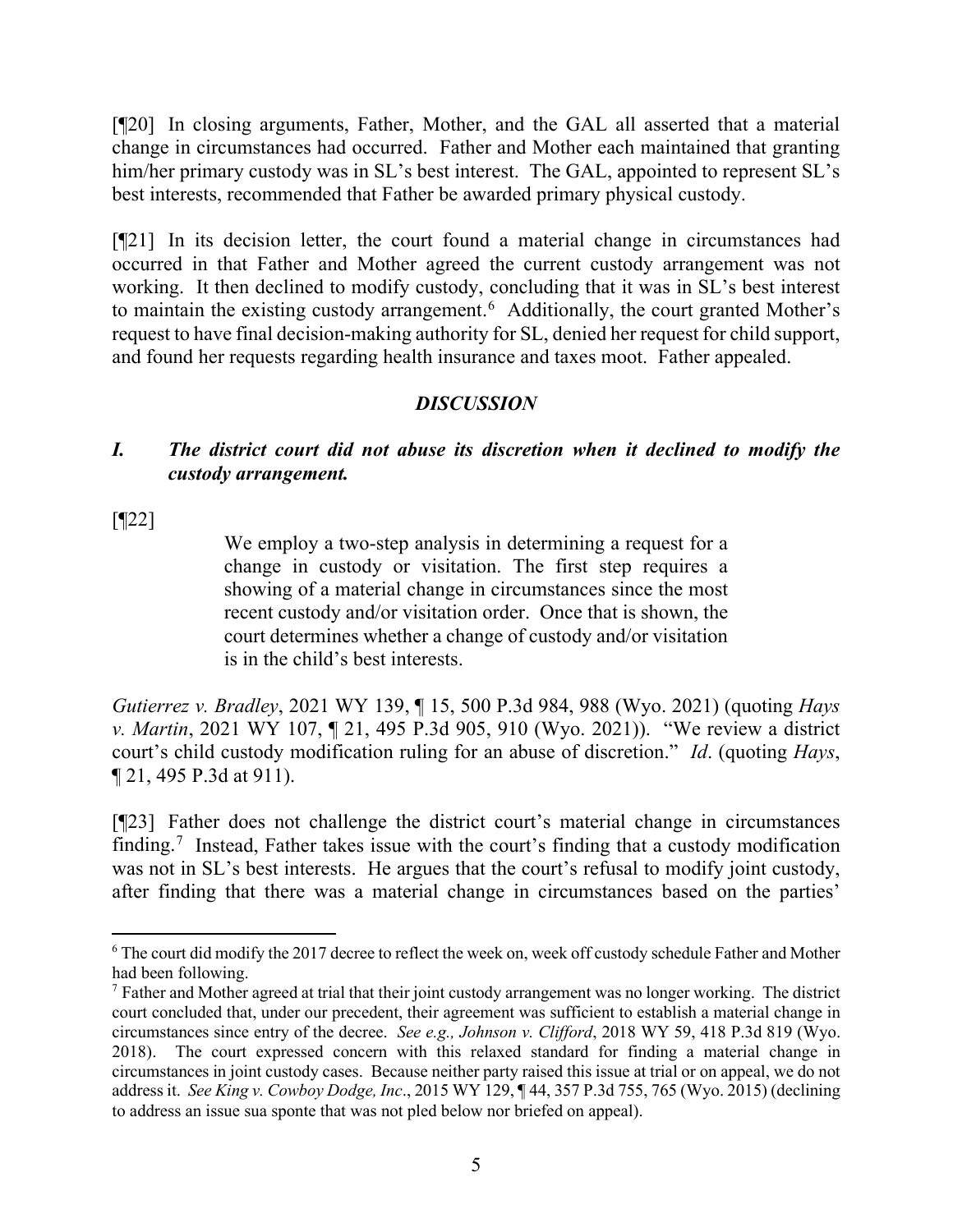agreement, "makes little sense and is directly contrary to previous [joint custody] rulings of this Court."

[¶24] Father is mistaken. We have never required a district court to modify joint custody just because the parties agreed, and the court found, that a material change in circumstances had occurred. In *Gurney*, we said that "considering the brief span of time between the entry of the divorce decree and the parties' invitations to the district court to reopen the custodial issue, and considering the parties' express invitations to reopen, common sense dictate<sup>[d]</sup> the district court should reopen the joint custody order and award custody to one parent or the other." *Gurney v. Gurney*, 899 P.2d 52, 55 (Wyo. 1995). There, the parents divorced on July 19, 1993, agreed to joint custody, and were both living in Torrington, Wyoming. *Id.* at 53. Shortly after, the mother moved 60 miles away to Lusk, Wyoming. *Id.* On August 30, 1993, little more than a month after entry of the divorce decree, the father petitioned the court to modify the joint custody arrangement and grant him primary custody. *Id.* The father alleged that the mother had failed to abide by the visitation provisions of the decree, and the mother counter-petitioned, alleging that communications had deteriorated and joint custody was no longer in the best interest of the child. *Id.* This case is easily distinguishable from *Gurney* in that Father and Mother's joint custody arrangement worked for approximately two years and they lived in the same city.

[¶25] Courts retain discretion whether to modify custody. As in every modification analysis, if a court finds a material change, it must then apply the best interest factors to independently determine "what, *if any*, modification is in the children's best interest." *Gutierrez*, ¶ 21, 500 P.3d at 989 (quoting *Ianelli v. Camino*, 2019 WY 67, ¶ 26, 444 P.3d 61, 67–68 (Wyo. 2019)) (emphasis added); *Booth v. Booth*, 2019 WY 5, ¶ 21, 432 P.3d 902, 909 (Wyo. 2019); *see also Kimzey v. Kimzey*, 2020 WY 52, ¶ 32, 461 P.3d 1229, 1239 (Wyo. 2020) ("A material change of circumstances does not necessarily warrant a change of custody. It simply means the court must turn its attention to the best interests of the children." (citations omitted)); *Johnson*, ¶¶ 24–27, 418 P.3d at 826–28.

[¶26] Statutory best interest factors include:

(i) The quality of the relationship each child has with each parent;

(ii) The ability of each parent to provide adequate care for each child throughout each period of responsibility, including arranging for each child's care by others as needed;

(iii) The relative competency and fitness of each parent;

(iv) Each parent's willingness to accept all responsibilities of parenting, including a willingness to accept care for each child at specified times and to relinquish care to the other parent at specified times;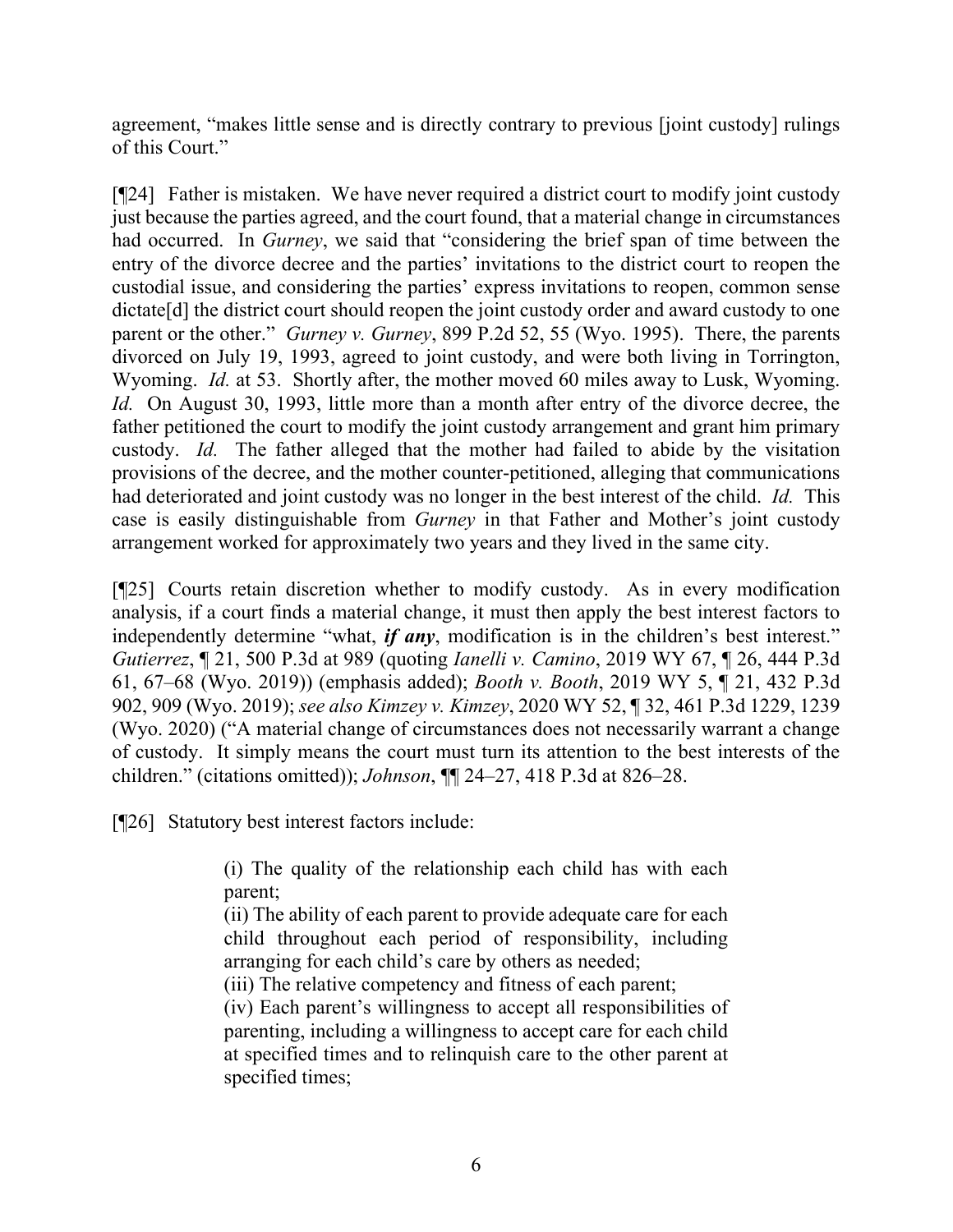(v) How the parents and each child can best maintain and strengthen a relationship with each other;

(vi) How the parents and each child interact and communicate with each other and how such interaction and communication may be improved;

(vii) The ability and willingness of each parent to allow the other to provide care without intrusion, respect the other parent's rights and responsibilities, including the right to privacy;

(viii) Geographic distance between the parents' residences;

(ix) The current physical and mental ability of each parent to care for each child;

(x) Any other factors the court deems necessary and relevant.

Wyo. Stat. Ann. § 20-2-201(a) (LexisNexis 2021). Additionally, Wyo. Stat. Ann. § 20-2- 201(c) provides that the court must "consider evidence of spousal abuse or child abuse as being contrary to the best interest of the children." Non-statutory factors a court may consider include sibling separation and a parent's primary caregiver status. *Gutierrez*, ¶ 23, 500 P.3d at 990 (citing *Ianelli*, ¶ 27, 444 P.3d at 68). We have made clear that "[n]o single factor is determinative[.]" *Id.* (quoting *Ianelli*, ¶ 27, 444 P.3d at 68).

[¶27] The record demonstrates that the district court considered all the evidence and weighed the appropriate factors before it declined to modify the parties' custody arrangement. Its decision letter stated that Father and Mother were both competent, fit parents who love and could adequately care and provide for SL. It found that both parents played active roles in supporting and encouraging SL's schooling and extracurriculars but found Mother more credible that she was the primary caregiver. It determined that the parties do a decent job of respecting the other's parenting time, and though it recognized that communication was their biggest issue, it hoped they could work together for SL's sake.

[¶28] While the court suspected Father traveled for work more than he admitted to at trial, it found that it was not contrary to SL's best interests to stay with Father's wife. But, Father's failure to honor the decree's first right of refusal provision meant that the willingness to accept or relinquish care factor favored Mother. The court found Mother's testimony overall more credible and found that Father was evasive in answering certain questions. *See Hays*, ¶ 28, 495 P.3d at 911–12 ("We generally defer to the district court's findings since it is in a better position to assess the witnesses' credibility, weigh the evidence and judge the respective merits and needs of the parties." (quoting *Boyce v. Jarvis*, 2021 WY 80, ¶ 30, 490 P.3d 320, 326 (Wyo. 2021))).

[¶29] The court also determined there was no credible evidence as to any domestic violence. It found Boyfriend's testimony credible and had issues with the counselor's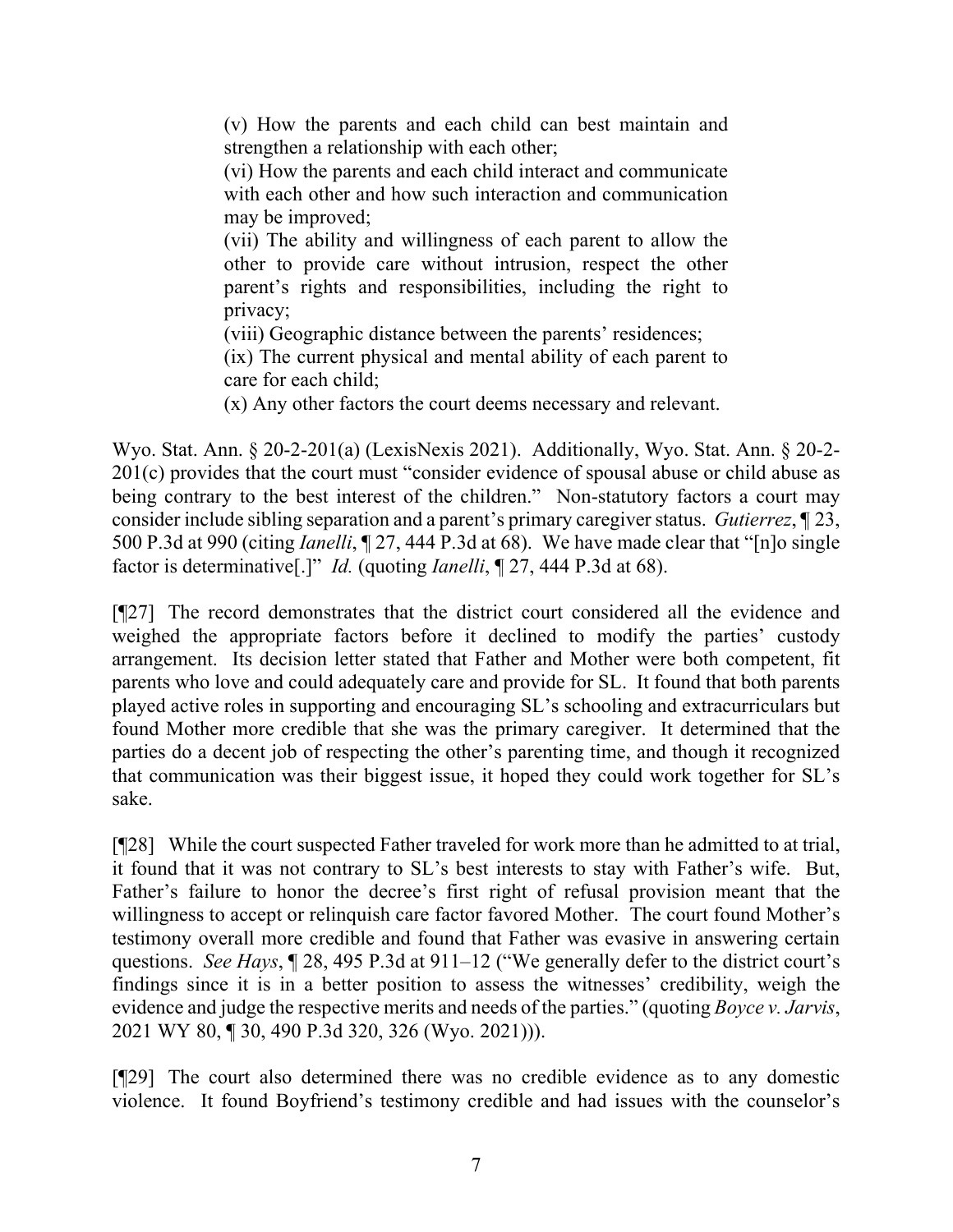testimony due to the fact that Father sought her out one month before trial without informing Mother, and because SL's voluntary statement about the pinch lacked context and was made with Father present. It pointed out that the counselor clearly did not consider it an incident of child abuse because she did not report it. The court also noted that while the counselor refused to discuss SL's sessions with Mother due to confidentiality, she disclosed SL's in-session statements to Father's attorney—who proffered what she would testify to—prior to trial. It seemed to the court that she may be biased toward Father because he pays her bills.

[¶30] Additionally, the court noted in its decision letter that it "heard surprisingly little evidence as to [SL's] present well-being." There was no evidence SL was suffering or struggling in school because of the joint custody arrangement. Rather, it seemed SL was bright and did well in school and extracurriculars. It also appeared to the court that she had close relationships with both parents and all of her siblings and enjoyed spending time at both homes. Thus, it concluded, "splitting time equally between the two households appeared to be an ideal arrangement."

[¶31] After weighing the appropriate statutory and non-statutory factors in light of the evidence presented, the court concluded it was in SL's best interest to leave the existing joint custody order in place. Having reviewed the record, we find no abuse of discretion.

## *II. The district court did not abuse its discretion when it excluded the testimony of Father's witness at trial.*

[¶32] Father also challenges the district court's exclusion of Boyfriend's ex-wife's testimony. "We review a district court's ruling on the admissibility of evidence for an abuse of discretion." *Jontra Holdings Pty Ltd. v. Gas Sensing Tech. Corp.*, 2021 WY 17, ¶ 58, 479 P.3d 1222, 1239 (Wyo. 2021) (quoting *Matter of LDB*, 2019 WY 127, ¶ 43, 454 P.3d 908, 921 (Wyo. 2019)). "We afford considerable deference to a trial court's rulings on the admissibility of evidence, and we will not disturb the trial court's ruling if there is a legitimate basis for it." *Id.* (quoting *LDB*, ¶ 43, 454 P.3d at 921). Father "bears the burden of showing the district court abused its discretion and we will only reverse an erroneous evidentiary ruling if [he] proves the error was prejudicial." *Schell v. Scallon*, 2019 WY 11, ¶ 28, 433 P.3d 879, 888–89 (Wyo. 2019) (citation omitted).

[¶33] After questioning Boyfriend about alleged incidents of abuse and threats, Father attempted to call Boyfriend's ex-wife to impeach him. The court ruled that her testimony was inadmissible under W.R.E. 608(b) and 403:

> I [] believe under 608(b) that you can -- you can question a witness about the incident, but then you're not allowed to bring in evidence to attempt to prove it up.